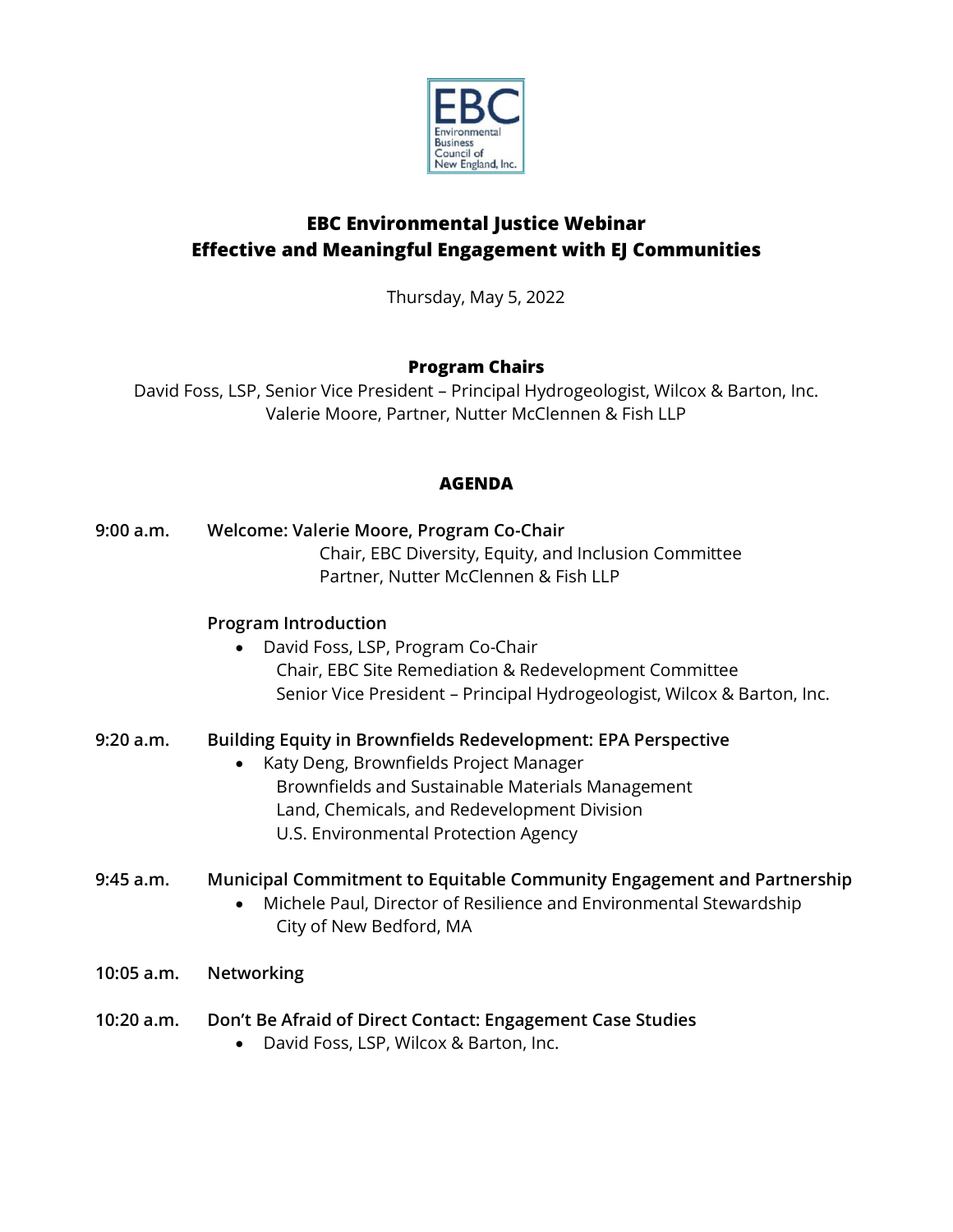#### **10:40 a.m. Moderated Discussion**

### **Moderator: Valerie Moore, Nutter McClennen & Fish LLP**

#### **Panel Members:**

- Jim Byrne, Brownfields Coordinator, U.S. EPA
- Katy Deng, U.S. EPA
- David Foss, Wilcox & Barton, Inc.
- Frank Gardner, BSSM Section Chief, U.S. EPA
- Michele Paul, City of New Bedford

**11:30 a.m. Adjourn**

#### **PROGRAM CHAIRS**

**David Foss,** Senior Vice President – Principal Hydrogeologist Wilcox & Barton, Inc. #1B Commons Drive, Londonderry, NH 03053 (603) 369-4190 x523 | dfoss@wilcoxandbarton.com

David Foss is a Principal Hydrogeologist who leads the Brownfield Redevelopment practice at Wilcox & Barton, Inc., connecting a broad range of public and private development interests. Focusing on the remediation and redevelopment of hazardous waste and petroleum-contaminated sites, he finds great satisfaction in the revitalization of urban neighborhoods and the social benefits of economic renewal. He identifies and implements solutions for projects involving difficult regulatory and technical issues. David is an expert in Brownfield incentive programs and policy. He identifies and implements solutions for projects with challenging environmental histories amid overlapping regulatory programs for Wilcox & Barton, Inc. projects.

David is active in numerous civic and professional organizations including the Licensed Site Professional (Massachusetts), Rhode Island Society of Environmental Professionals, the American Institute of Professional Geologists (AIPG), and the Massachusetts Geologic Society. He is a Certified Professional Geologist and Licensed Site Professional.

#### **Valerie Moore,** Partner

Nutter McClennen & Fish LLP 155 Seaport Boulevard, Boston, MA 02210 (617) 439-2233 | vmoore@nutter.com

Valerie A. Moore is a partner in Nutter's Real Estate Department. Valerie works on variety of real estate matters, including land use, affordable housing, construction, and zoning. Within the Real Estate Department, Valerie has a particular focus on environmental permitting and compliance. She works with a wide range of clients, including commercial real estate developers, residential and commercial property owners, and government entities on environmental permitting and related litigation. Her recent projects include permitting affordable housing, laboratory buildings, and CGMP facilities.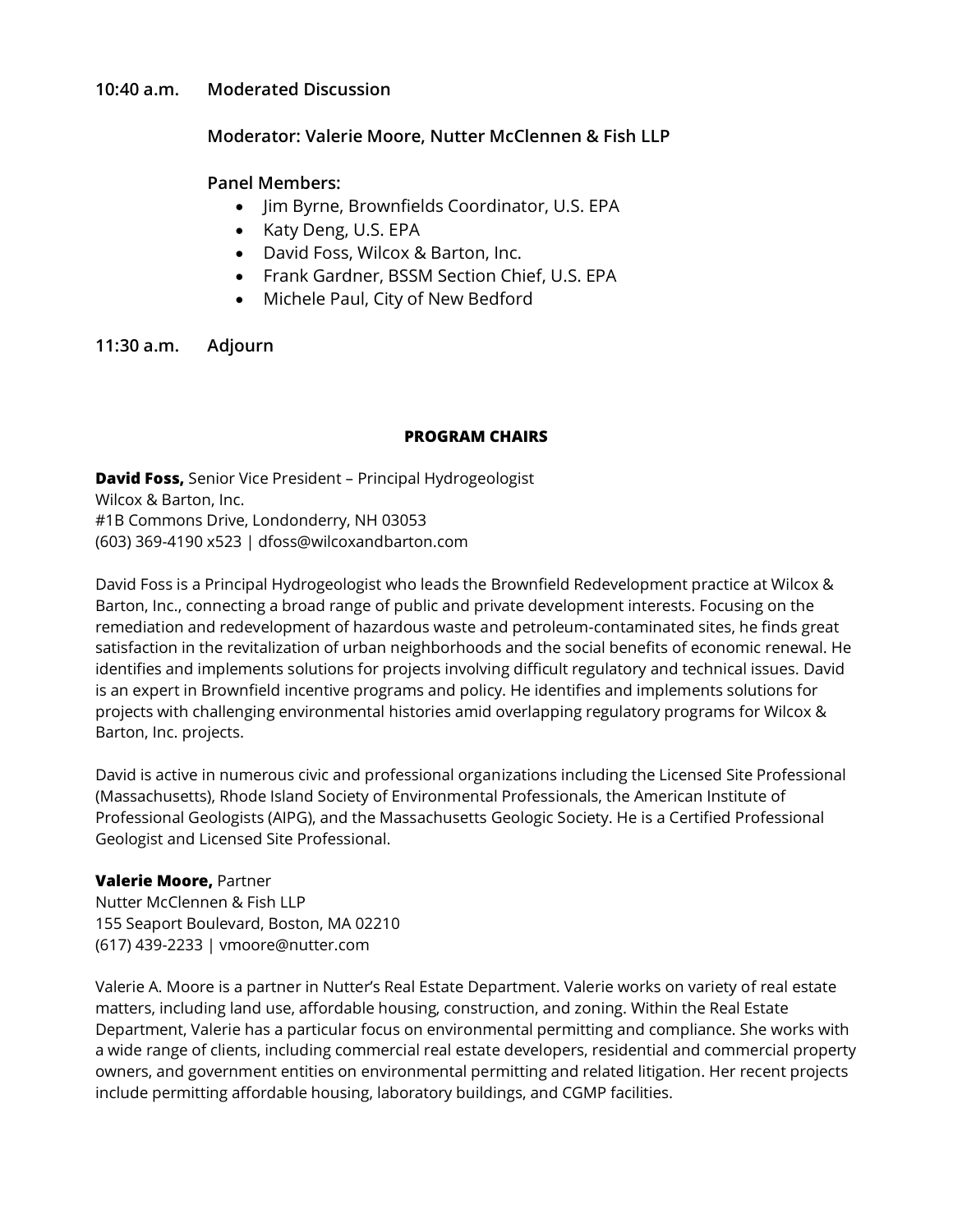#### **SPEAKERS**

**Jim Byrne,** Brownfields Coordinator US Environmental Protection Agency 5 Post Office Square, Boston, MA 02109 (617) 918-1389 | byrne.james@epa.gov

Jim Byrne has been working in the environmental field for over 30 years. His experiences include work in the following fields: laboratory, consulting, hazardous waste management for a Fortune 500 corporation and the USEPA. He has held certifications and licenses in wildlife biology, industrial wastewater treatment, asbestos inspection and management/planning and OSHA Health & Safety. For the past 21 years, Jim has worked for the USEPA Region I Brownfields Section as Brownfields Coordinator, Cleanup Lead and Project Officer overseeing assessment, cleanup and revolving loan fund grants in all six New England states.

**Katy Deng,** Brownfields Project Manager Brownfields and Sustainable Materials Management Land, Chemicals, and Redevelopment Division US Environmental Protection Agency 5 Post Office Square, Boston, MA 02109 (617) 918-1286 | deng.katy@epa.gov

Katy Deng is a Brownfields Project Manager in the Land, Chemicals, and Redevelopment Division at the Environmental Protection Agency for the Region 1 Boston Office. As a Project Manager, Katy manages contract-based technical assistance and cooperative agreements to states, tribes, local governments, and nonprofits to assist in the assessment, cleanup, and redevelopment of Brownfields sites throughout New England. Katy and the Brownfields Team conduct outreach, provide training, and participate in workshops and conferences to increase awareness of EPA's Brownfields Program. Katy is also a member of the Regional Environmental Justice Team, where she works on a range of administrative, program structure, and external engagement activities.

**Frank Gardner,** BSSM Section Chief US Environmental Protection Agency 5 Post Office Square, Boston, MA 02109 (617) 918-1278 | gardner.frank@epa.gov

Frank Gardner is the Chief of the Brownfields and Sustainable Materials Management Section for EPA Region 1 in the Land, Chemicals and Redevelopment Division. Frank and his staff of Brownfields Project Officers manage over \$100M in EPA Brownfields and other community-based grants and contract-based technical assistance programs throughout New England. Prior to joining the Brownfields program, his previous roles at EPA were an On-Scene Coordinator in the Superfund Emergency Response Program and a RCRA Corrective Action Project Manager at EPA Region 9. Prior to joining EPA, Frank worked in the private sector as an engineering consultant. Frank is a 1988 graduate of the Cornell University College of Engineering and lives in the Boston area. When not at work, he enjoys cycling, birding, coaching volleyball, and spending time with his family.

**Michele Paul,** Director of Resilience and Environmental Stewardship

City of New Bedford 133 Willilam Street, New Bedford, MA 02740 (508) 979-1487 | Michele.Paul@newbedford-ma.gov